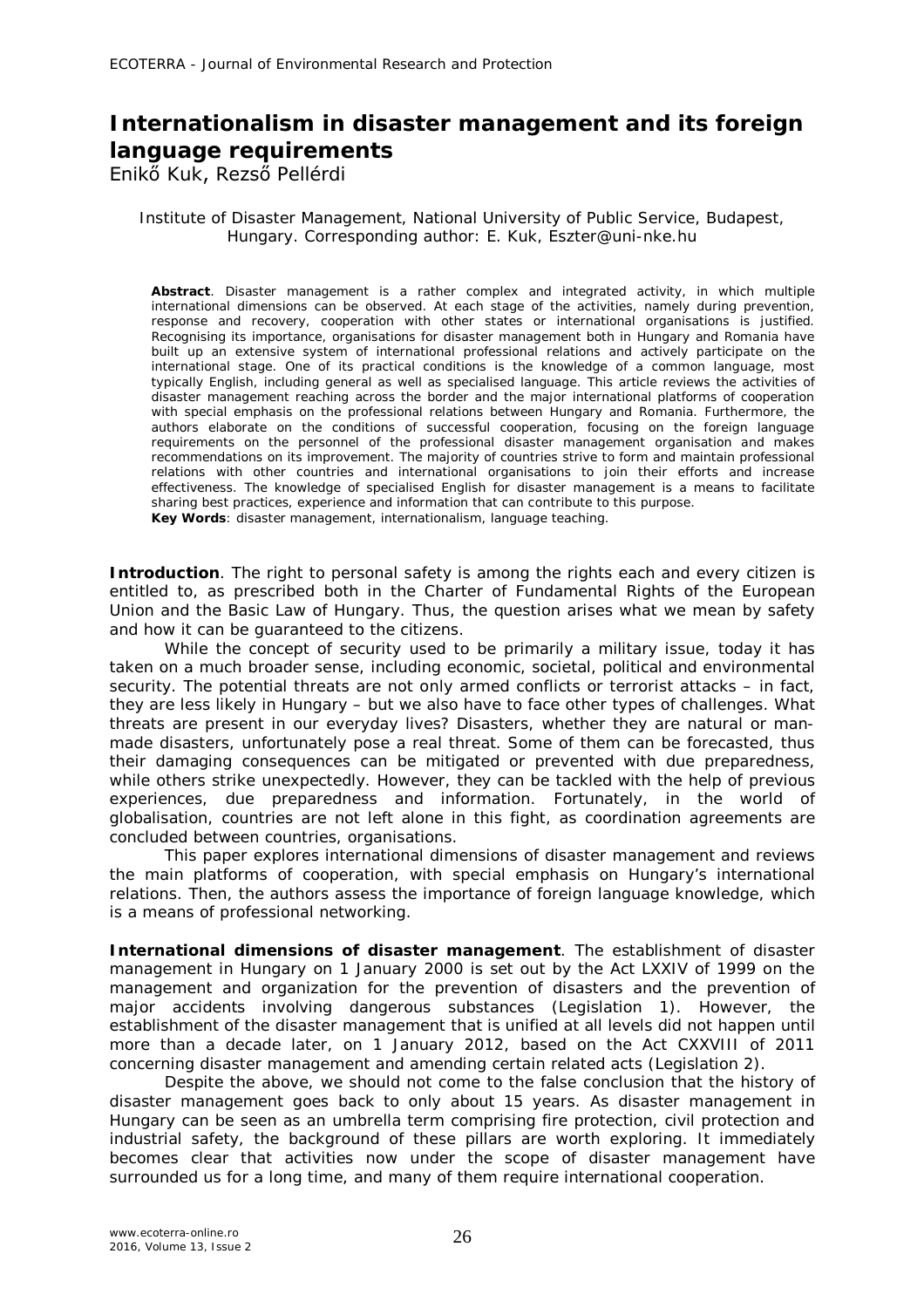The ability to control fire brought fundamental changes to our ancestors' lives, but it still continues to pose a great threat to our lives, possessions as well as the environment. Not only the fire incidents themselves are addressed, but preventive steps are also taken, as every building and facility has to comply with strict fire safety requirements in order to reduce risks. These requirements are set in national legislation or in harmonised European standards, most of which are only available in English before they are translated by certified translation agencies. In terms of international operations, crossboundary fires, for example vegetation fires are also worth mentioning, which local or regional units of both countries cooperate to tackle with.

Civil protection of Hungary, the second pillar, came into being about 80 years ago in response to the aerial threats in World War II, originally known as Air Defence. The change of name in 1964 implies changes in the sources of danger, since armed conflicts have become less frequent whereas new threats appeared, for example nuclear threats (Kozák & Hornyacsek 2012). Emphasis shifted to protection against natural and manmade risks, which can gain substantial support from information sharing between nations, for instance prior to a flood wave. Besides information, providing assistance is another benefit of international cooperation. The national HUNOR, the heavy urban search and rescue team of Hungary and also the volunteer HUSZÁR, a medium urban search and rescue team can be deployed in the case of disasters abroad. Both rescue teams comply with the UN International Search and Rescue Advisory Group (INSARAG) guidelines; the former team took part in its first real-life mission in the 2014 floods in Serbia.

The third and last pillar, industrial safety, could not have emerged until the industrial revolutions. Its regulation in an organised form stretches back to almost two decades in Hungary, hence it is quite a novel field, compared to the other two. Its national system of legislation and institutions has strong links with international and European Union legislation, regardless which of its activities is considered (dangerous establishments, transport of dangerous goods, critical infrastructure and nuclear accident prevention) (Kátai-Urbán 2014).

The national legislation on dangerous establishments in Hungary is the adaptation of the relevant European Union directive (Directive 2012/18/EU), commonly known as SEVESO III (Vass 2014). It is not only the authorities that benefit from the harmonisation efforts but also the operators, which may be multinational companies dealing with dangerous materials. They have to meet clear and transparent requirements regardless in which country the given branch or plant is. Another main activity of industrial safety, the transport is dangerous goods is also governed by international agreements, since in most cases transport routes run through many countries. Depending on the means of transport, we can distinguish the following regulations: ADR (road), RID (rail), ADN (inner waterway), IMDG (maritime) and ICAO TI/IATA DGR (air).

Regardless which pillar we consider, we have to note that in addition to providing/receiving international assistance, exchanging experience or research findings on an international platform is a further advantage of cooperation. It can be regarded as a mutual teaching process, where all players add something valuable to the common stock.

**International relations**. Definitions of disaster tend to include the fact that the given country's resources are not enough to cope with the disaster and its consequences, so international assistance may be needed.

Therefore, states can greatly benefit from an extensive international network. In the event of a disaster, they do not have to rely solely on their own resources and conversely, they can support other states. To increase the effectiveness of interventions, joint international exercises can be organised. Furthermore, international professional conferences can provide a platform for the exchange of best practices and for displaying new achievements. On the other hand, one has to keep in mind that membership comes with responsibilities as well. To achieve more successful cooperation in the field of disaster management, a common ground has to be found. Obviously, it does not entail that disaster management organisations in different countries have to have an identical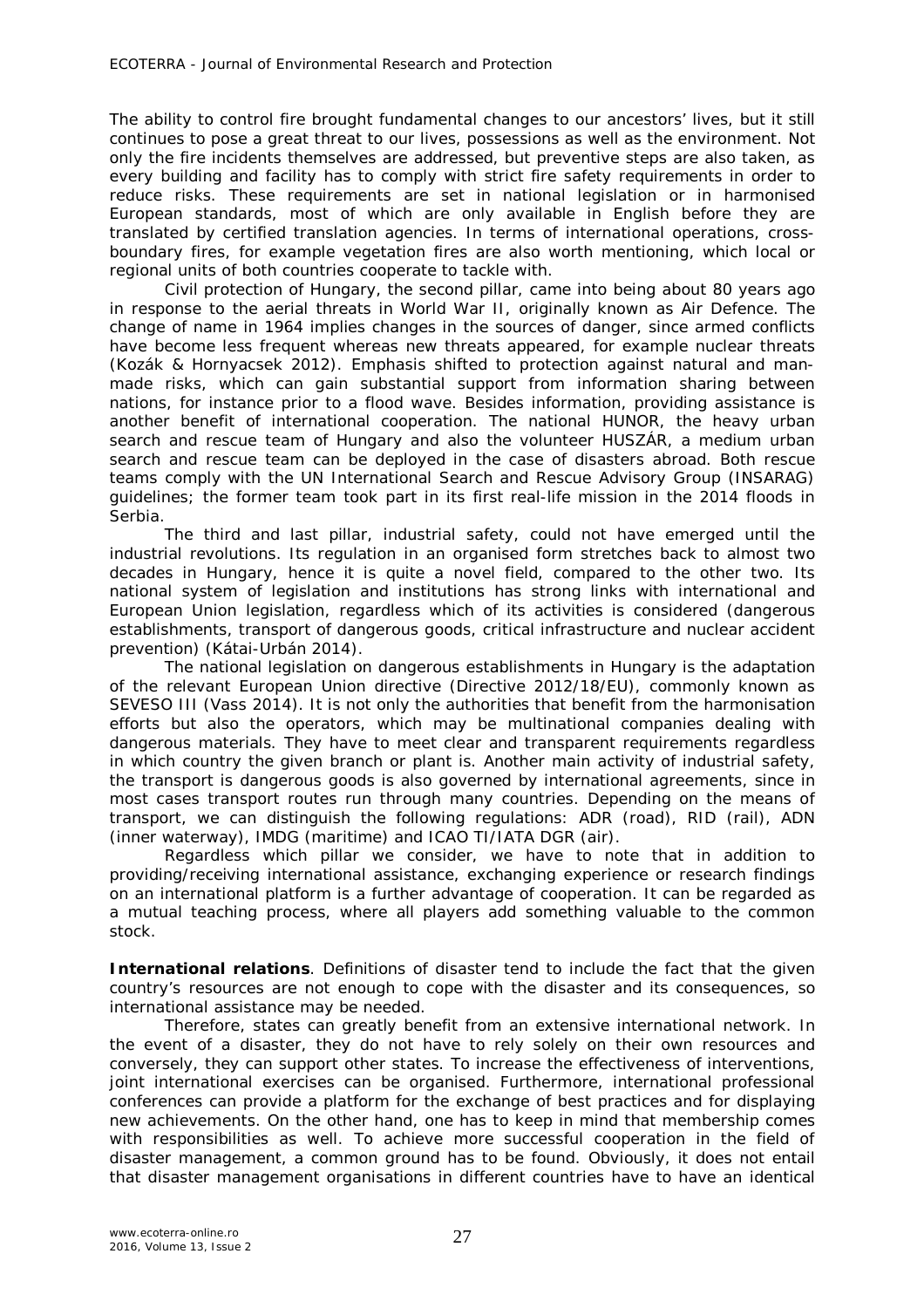structure and functioning, but it means that for the common goal, we have to follow common guidelines, harmonise our activities and standardise our methods.

Accordingly, in Hungary the National Directorate for Disaster Management, Ministry of the Interior (NDGDM MoI) has established a widespread network of international relations, whose main ties are partly due to our membership in the European Union, United Nations and North-Atlantic Treaty Organisation and partly to our geographical location as regards the agreements with our seven neighbouring countries, including Romania (Website of NDGDM, MoI).

In order to get a comprehensive overview, it is worth examining the international stage of disaster management, which can be regarded as the fourth level above the local, regional and national ones. The next part of the paper describes the main actors of this upper level, their main organisations, strategies and objectives.

**United Nations (UN)**. The United Nations, which was founded in the last weeks of World War II, promotes international peace and security. Since then the concept of security has taken on a broader meaning and potential threats have come to include more than just armed conflicts. The UN manages its activities accordingly, and due attention is paid to protection against disasters. Its Office for the Coordination of Humanitarian Affairs (OCHA), established in 1998, is responsible for this field at an international level. In fact, OCHA does not possess its own resources but coordinates the teams and equipment of the member states, as its name suggests. As regards its structure, in addition to its two headquarters in New York and Geneva, there are regional offices outside of Europe (Website of UN OCHA).

The International Search and Rescue Advisory Group (INSARAG), operating within OCHA, deals with a special field of responses, urban search and rescue. The member states can form search and rescue teams, which can be deployed after a certification exam if passed (Website of INSARAG).

International assistance, however valuable and useful it is, places further tasks on the recipient country, because the additional personnel and equipment needs coordinating and synchronising with the already existing ones. The United Nations Disaster Assessment and Coordination Team (UNDAC) takes part in this process (Website of UN OCHA).

The UN International Strategy for Disaster Reduction (ISDR) was approved in December 1999 and the Office for Disaster Risk Reduction is in charge of overseeing it implementation together with the regional offices (Website of UNISDR). The activities of the UNISDR office were guided by the Hyogo Framework for Action from 2005 to 2015, which was recently replaced by the Sendai Framework for Disaster Risk Reduction 2015- 2030.

The difference between the two main disaster management organisations of the UN, the OCHA and the UNISDR, is that the former focuses on responses and their effectiveness, whereas the latter promotes prevention of disasters (Muhoray 2002).

*North-Atlantic Treaty Organisation (NATO).* At the time of NATO's establishment, in 1949, the horrors of World War II were still vivid in many people's memories, so its primary purpose became to achieve peace. Unlike the UN, which had a similar target, its nature was rather military. Civil Emergency Planning (CEP) has been a part of NATO's agenda since 1995. Similarly to UN OCHA, it is in charge of coordination, the facilitation of information exchange and the organisation of humanitarian aid. Hence the question: why are there two organisations with the same functions? CEP clarifies the roles, stating that OCHA is the primary actor in this field (Muhoray 2002). However, it does not take over responsibilities and obligations of the states, since civil emergency planning is still a national task. At the international level, only harmonisation and coordination takes place.

If we take a look outside NATO borders, its partnership programs, especially the Partnership for Peace (PfP) give opportunity for non-member states to form various forms of bonds with NATO, which also deal with disaster management.

Euro-Atlantic Disaster Response Coordination Centre (EADRCC) is related to NATO but it operates on a geographically more extended area. In addition to the coordination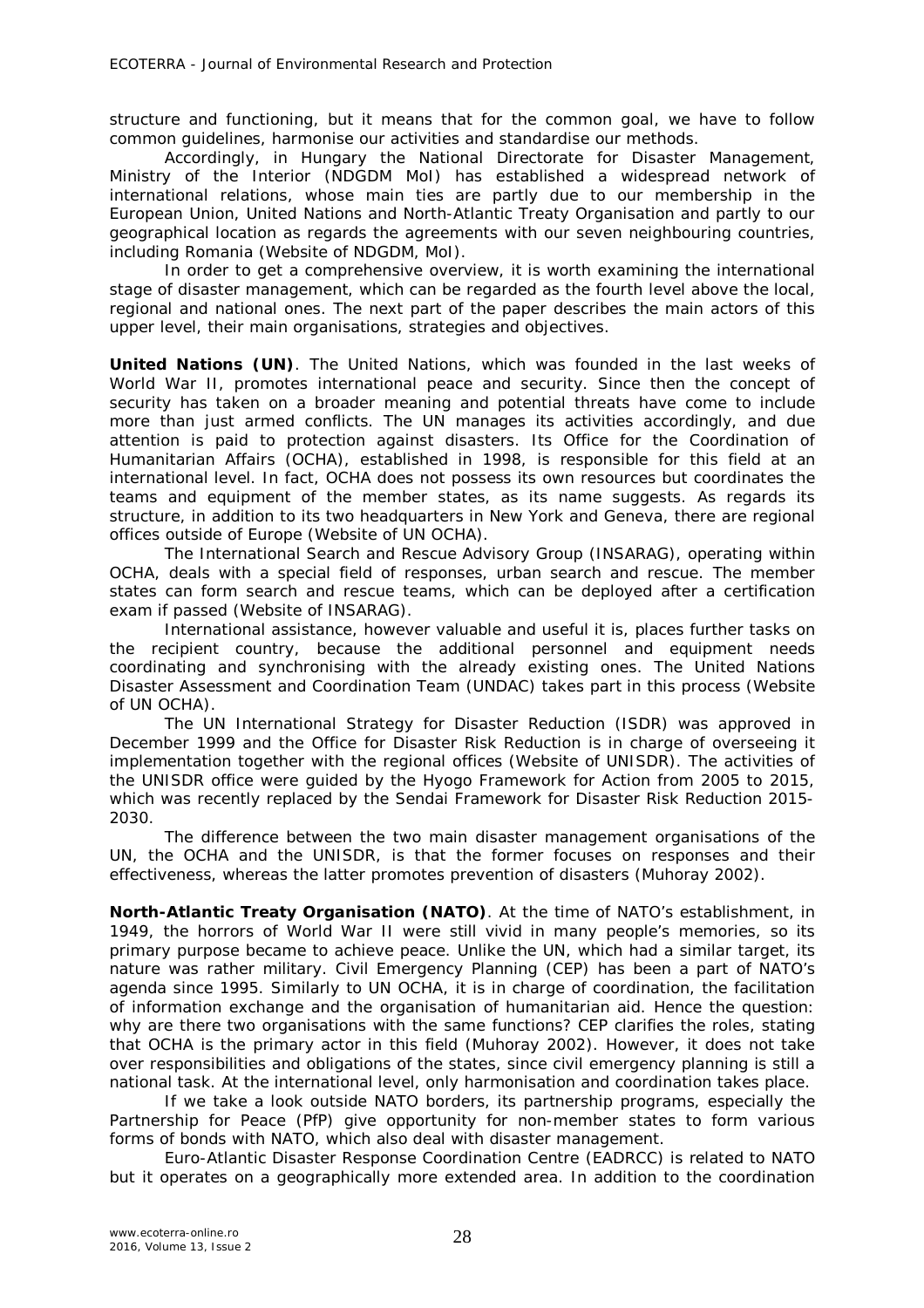of the operations, it also places great emphasis on preparedness and several countries have hosted drills and exercises. The closely linked, multinational Euro-Atlantic Disaster Response Unit (EADRU) is set up when needed and sends professionals, equipment and other essentials to the site of the disaster (Website of NATO).

*European Union (EU)*. Despite its economic and political nature, the European Union (EU) does not ignore disaster management either. A glimpse in the past reveals that even the Treaty of Rome, which established the European Economic Community in 1957, one of the predecessors of the EU, mentions the possibility of providing "aid to make good the damage caused by natural disasters or exceptional occurrences" (Legislation 3). It should be noted that it was not an obligation just a possibility which is allowed and does not violate free competition.

Since then, disaster management has gained a more pronounced position and since 2010 a separate department, the European Commission's Humanitarian Aid and Civil Protection Department (ECHO) has been focusing on disaster management.

One means of prevention and risk reduction is to prevent incidents involving dangerous materials. To this purpose, the EU has devised common guidelines, called the Seveso Directive, which deals with the classification of dangerous substances, the requirements for dangerous establishments, the necessary reports and the authority tasks related to their inspections. On 1 June 2015, an updated version, Seveso III Directive came into force, which did not bring about radical changes compared to the previous version. Seveso Directives can be regarded as successful, as the number of incidents has decreased (Vass 2014).

*Cooperation between Hungary and Romania.* The organisations above include a great number of members often with different backgrounds. Depending on the situation, there are cases which do not demand so many players. Although more countries are or can be affected, they can handle the situation themselves effectively with joint efforts.

Hungary and Romania, as neighbouring countries with similar climate, have to tackle with similar types of disasters, such as extreme weather and floods.

The Agreement between the Republic of Hungary and the Republic of Romania on mutual assistance in case of disasters and major accidents provides a framework for the bilateral cooperation, which is ratified by Act LXXXI of 2004 in Hungary (Legislation 4). On the whole, it aims for assistance during prevention, response and consequence mitigation when the countries' own resources are not sufficient. More specifically, the Agreement defines the following forms of cooperation: annual meetings of the Joint Committee; providing aid if requested in case of disasters which may take the forms of rescue teams, equipment and relief supplies; information and experience sharing on forecasting, preventing and assessing disasters, their causes and consequences; conferences, study trips, professional courses and joint exercises; cooperation of educational institutions; establishment and operation of harmonized monitoring and warning systems.

To demonstrate the many-foldedness of the relationship between Hungary and Romania, "Tisza" Multinational Engineer Battalion is a good example, although strictly speaking, it is not a disaster management organisation. Armed forces also participate in disaster management, which in Hungary is regulated by Act CXIII of 2011 on national defence and the Hungarian Defence Forces and on measures that may be introduced in case of a special legal order (Legislation 5). "Tisza" consists of Ukrainian, Slovakian, Romanian and Hungarian units and specialises in flood control (Somlai-Kiss 2011).

It is important to note that the organisations listed above do not act on their own initiative and rush to the disaster-struck area but they follow a pre-established protocol. In most cases, the affected state has to make a formal application for help. A guiding principle of the EU, the principle of subsidiarity is applied even in the area of disaster management, meaning that an issue is only taken to international level if it can be managed more successfully this way. A further feature these organisations have in common is that support is not limited to member states but they can also act outside their boundaries (Figure 1).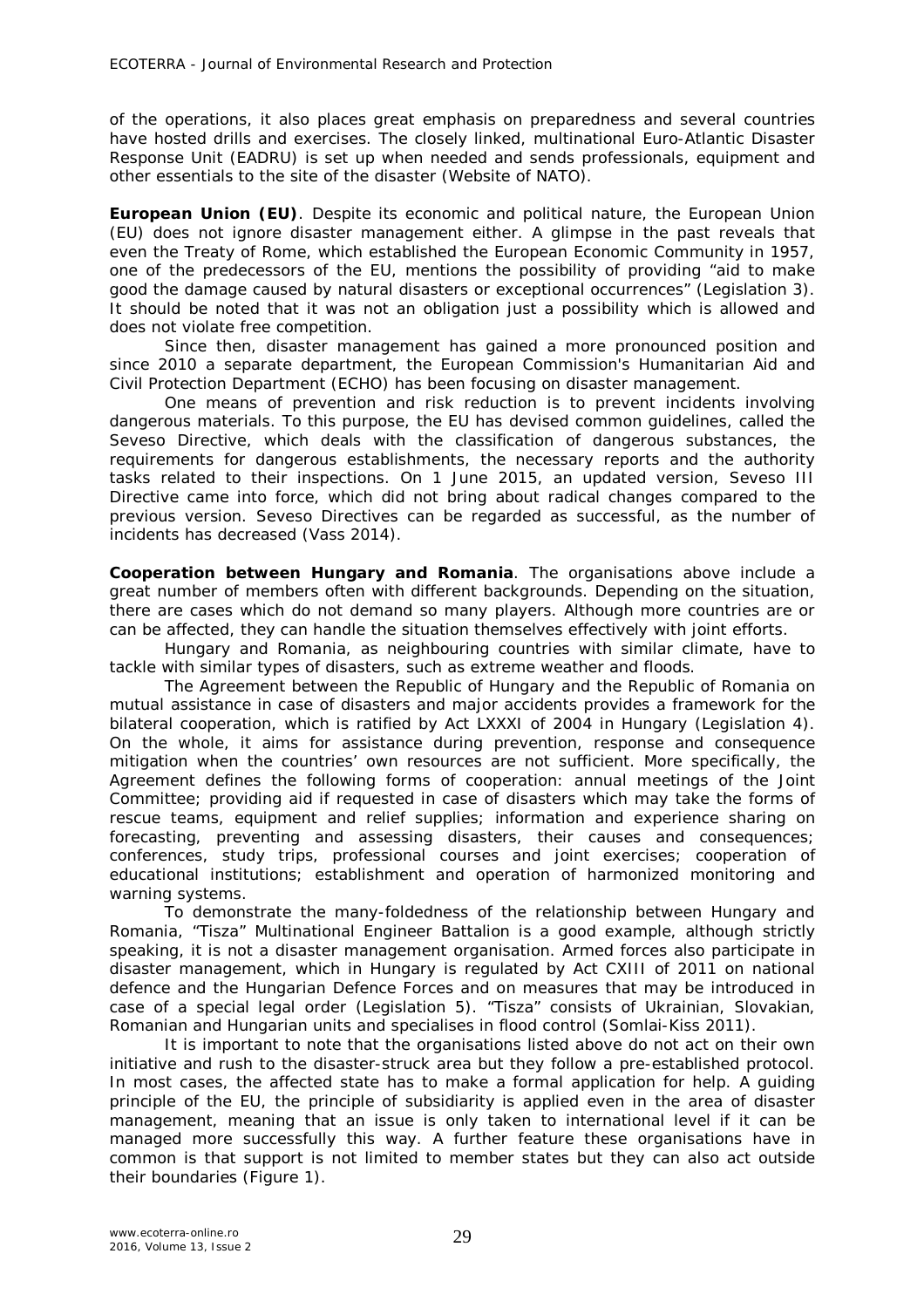| <b>United Nations</b>                                                                                                                                                                                                                                                           | North-Atlantic Treaty<br>Organisation                                                                                                                                   | European Union                                                                                                  | <b>Mulilateral and bilateral</b><br>agreements                                                      |
|---------------------------------------------------------------------------------------------------------------------------------------------------------------------------------------------------------------------------------------------------------------------------------|-------------------------------------------------------------------------------------------------------------------------------------------------------------------------|-----------------------------------------------------------------------------------------------------------------|-----------------------------------------------------------------------------------------------------|
| • Office for the<br>Coordination of<br><b>Humanitarian Affairs</b><br>(OCHA)<br>• International Search<br>and Rescue Advisory<br>Group (INSARAG)<br>• Disaster Assessment<br>and Coordination Team<br>(UNDAC)<br>• International Strategy<br>for Disaster Reduction<br>(UNISDR) | • Civil Emergency<br>Planning (CEP)<br>• Euro-Atlantic Disaster<br><b>Response Coordination</b><br>Centre (EADRCC)<br>• Euro-Atlantic Disaster<br>Response Unit (EADRU) | • European Commission's<br>Humanitarian Aid and<br>Civil Protection<br>department (ECHO)<br>• Seveso Directives | • e.g. TISZA Multinational<br><b>Engineer Battalion</b><br>(Ukraine, Hungary,<br>Romania, Slovakia) |

Figure 1. International relations and guidelines in disaster management (Source: compiled by the authors).

**Foreign language requirements**. All the above prove that tasks related to disasters cannot be confined by borders and might require cooperation between nations. Internationalism, maintaining international relations as well as international assistance demand that in addition to their professional knowledge, professionals are also equipped with foreign language skills. In many cases, up-to-date information can only be accessed from foreign sources, most commonly in English. These pieces of information contribute to the professional development of the staff and allow more effective interventions and responses.

In Hungary, Act XLII of 2015 on the Service Status of Professional Members of Law Enforcement (Legislation 6) – similarly to the previous act – sets out that a degree is required to advance to an officer rank (from second lieutenant), whose prerequisite is, in turn, a language exam certificate (Legislation 7). Therefore, in the future the number of disaster managers who can speak foreign languages is expected to grow.

Future supply of officers is mainly provided by Institute of Disaster Management, National University of Public Service. In addition to the specialist knowledge they acquire, due emphasis is placed on foreign languages as well (Bleszity & Grósz 2013). During the three-year bachelor programme, the foreign language course lasts for five terms with 300 lessons. The course aims to prepare students for the language exam, which is among the degree requirements. An additional aim is to familiarise them with the terminology of disaster management. Their professional knowledge equipped with foreign experiences allows them to have a broader perspective and work in more complex situations (Restás 2013; Kóródi 2014).

Hopefully, in the future the emphasis will shift from general English towards the professional one as more and more students pass a language exam even before they enter higher education. As education has to adapt to these changing needs, the system of teaching foreign languages for military purposes is an example worth following. Since human interoperability is at the core of NATO needs, the common training systems are preceded by the national military education and training as well as the language training, which may be later supplemented by the NATO Staff Officers' Military Terminology Course (Ujházy 2008).

**Conclusions**. In order to increase security in its broader sense, disaster management seeks to create and maintain a complex and extended system of international relations, which is justified by the international dimensions of its activities. The authors outlined the key players of the international stage of disaster management as well as the cooperation between Hungary and Romania as an example of bilateral and multilateral agreements.

This high extent of international openness reasonably expects foreign language knowledge, including the professional terminology as a facilitator of professional development. In the future, it represents an additional requirement as well as an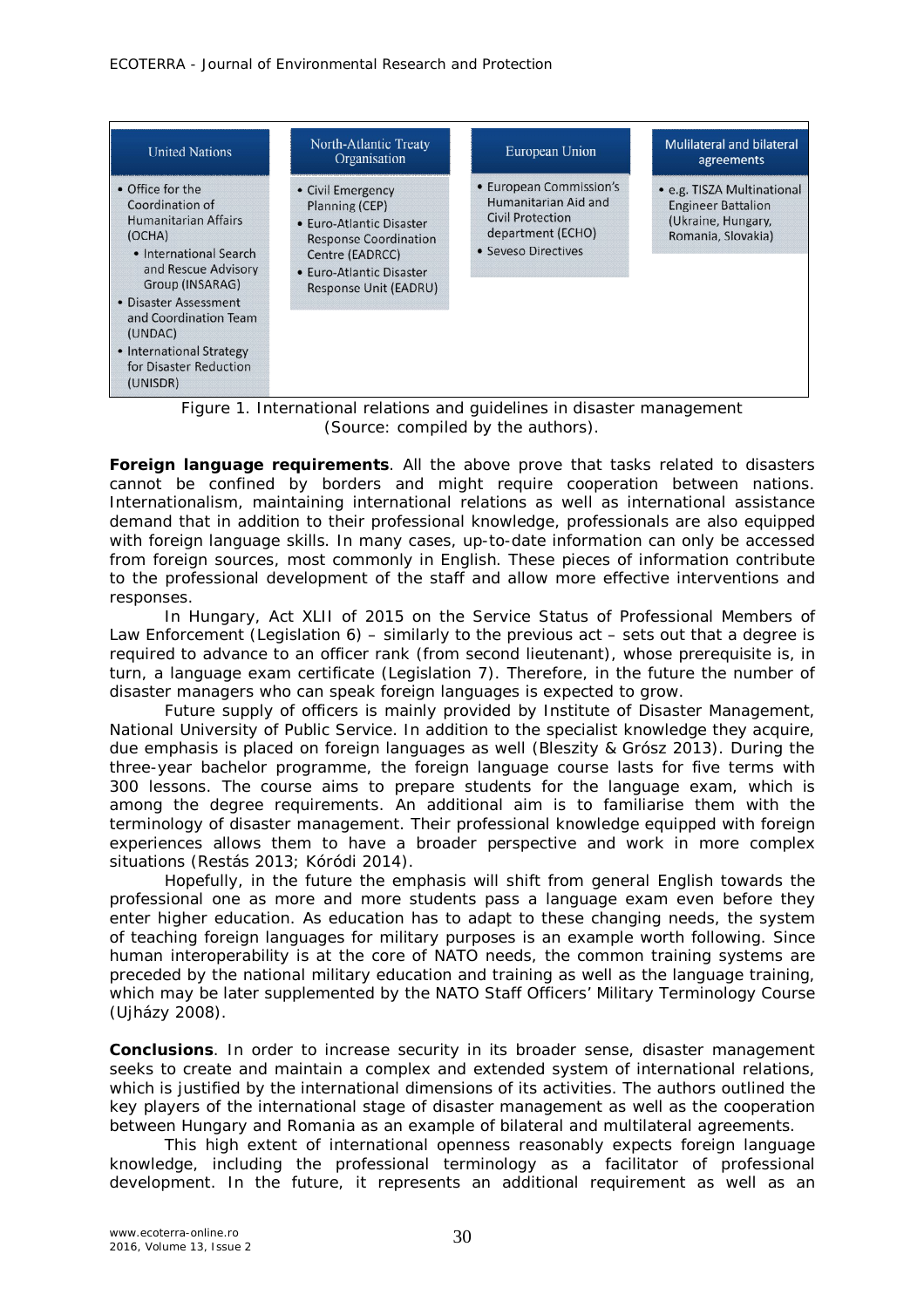opportunity for professionals of disaster management. To answer the new challenges, higher education institutions offering disaster management courses ought to be the pioneers and incorporate foreign language courses, including the special terminology, into their curriculum to ensure that future supply of officers are able to work in the international environment.

## **References**

- Bleszity J., Grósz Z., 2013 Egyetemi képzések a katasztrófavédelem számára (University Courses for Disaster Management). Bolyai Szemle 3:9-15.
- Kátai-Urbán L., 2014 Veszélyes üzemek felügyeletének fejlődése a kezdetektől napjainkig – I. rész, 1998-2005 (Development of the supervision of dangerous establishments from the beginnings to nowadays – part I. 1998–2005). Bolyai Szemle 3:177-199.
- Kóródi G., 2014 Szívdobbanásmérő eszköz mint a nukleáris objektumok, katonai létesítmények, börtönök és határátkelőhelyek biztonságának szolgálatába állítható módszer (Heart Beat Detector as a Tool in the Service of Safety in Nuclear Facilities, Military Installations, Prisons and Border Checkpoints). Bolyai Szemle 3:123-130.
- Kozák A., Hornyacsek J., 2012 A polgári védelem kialakulása, szerepe a katasztrófavédelem egységes rendszerében (The Development of Civil Protection its Role in the Uniform System of Disaster Management). Bolyai Szemle 2:157-184.
- Legislation 1: Act LXXIV of 1999 of Hungary on the management and organization for the prevention of disasters and the prevention of major accidents involving dangerous substances.
- Legislation 2: Act CXXVIII of 2011 of Hungary concerning disaster management and amending certain related acts.
- Legislation 3: Treaty establishing the European Economic Community, 1957.
- Legislation 4: Act LXXXI of 2004 of Hungary on the announcement of the Agreement between Republic of Hungary and Republic of Romania on mutual assistance in case of disasters and major accidents.
- Legislation 5: Act CXIII of 2011 of Hungary on national defence and the Hungarian Defence Forces and on measures that may be introduced in case of a special legal order.
- Legislation 6: Act XLII of 2015 of Hungary on the Service Status of Professional Members of Law Enforcement.
- Legislation 7: Act CCIV of 2011 of Hungary on national higher education.
- Muhoray Á., 2002 A katasztrófavédelem területi irányítási modelljének vizsgálata; PhD thesis, Zrínyi Miklós Nemzetvédelmi Egyetem, Budapest.
- Restás Á., 2013 Principles of Decision-Making of Firefighting Managers, Based on Essay Analysis; Hervé Chaudet (ed.) Proceedings of the 11th International Conference on Naturalistic Decision Making. Marseille, France, 21-24 May 2013. Paris: IEEE, pp. 247-250.
- Somlai-Kiss A., 2011 A TISZA Többnemzeti Műszaki Zászlóalj bemutatása különös tekintettel az árvízvédelmi szerepére (Description of TISZA Multinational Engineer Battalion, with Special Regard to its Role in Flood Control). Műszaki Katonai Közlöny, különszám, pp. 992-1006.
- Ujházy L., 2008 Allied Joint Force Command Headquarters Brunssum's Deployed Joint Forces Headquarters Training. AARMS – Academic and Applied Research in Military Science 3:445-451.
- Vass G., 2014 Új irányelv a veszélyes üzemek szabályozásában SEVESO III. (New Directive in the Field of the Regulation of Dangerous Establishments). Bolyai Szemle 3:216-222.
- Website of NDGDM, MoI: http://www.katasztrofavedelem.hu/index2.php?pageid=szervezet\_nemzetkozi\_inde x (15 March 2016).
- Website of UN OCHA: http://www.unocha.org/what-we-do/coordinationtools/undac/overview (15 March 2016).